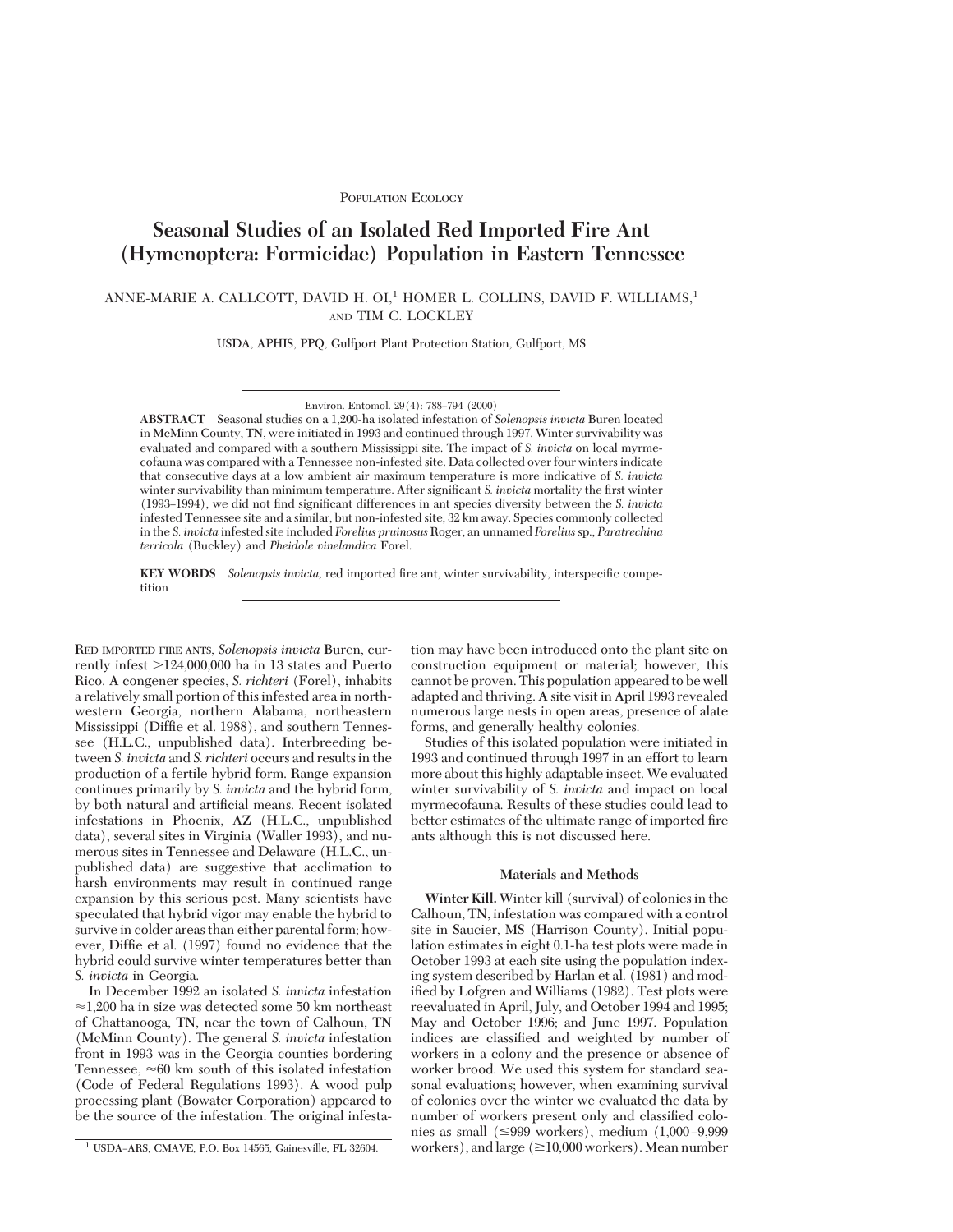of colonies present, as well as population indices, between the Tennessee and Mississippi sites were compared by *t*-test (PROC *t*-test, SAS Institute 1996).

Daily maximum and minimum air temperatures and rainfall were supplied for the Tennessee site by Bowater Corporation personnel for the period of October 1993 through September 1996. Data for the Tennessee site (Cleveland, TN, weather station, 16 km south of Calhoun, TN) for October 1996 through June 1997 and all data for the Mississippi site (Saucier, MS, weather station) were obtained from NOAA, National Climatic Data Center, Asheville, NC. Maximum and minimum temperatures were averaged on a monthly basis usually from the 19th of 1 mo through the 20th of the following month, because most *S. invicta* population assessments occurred around the 20th of the month. From the winter temperature data, daily and average maximum and minimum temperatures; the total number of days with maximum daily temperatures  $\langle 0^{\circ}C \rangle$ ; the total number of days with maximum daily temperatures  $\leq 1.1^{\circ}C$ ; the longest consecutive number of days with maximum daily temperatures  $0^{\circ}$ C; and the longest consecutive number of days with maximum daily temperatures  $\leq 1.1^{\circ}C$  were used to characterize winter severity. The association of these characterizations with *S. invicta* winter survivorship was examined with the Pearson correlation (PROC CORR, SAS Institute 1996). Winter survivorship was indicated by either the change in the number of spring colonies or fall colonies from the previous year's fall colony density.

**Impact of** *S. invicta* **on Local Myrmecofauna.** Imported fire ants readily compete with different arthropod species including other ants (Porter and Savignano 1990). Ant species diversityin a *S. invicta* infested area of Calhoun, TN (McMinn County), was compared with a non-infested control area (Rhea County)  $\approx$  30 km from the *S. invicta* infested area. Four transects, 200 m in length, were placed in the *S. invicta* infested site and three transects were placed in similar habitats in the non-infested site; i.e., open fields, old field successional habitats. Each transect traversed similar habitats and efforts were made to include as much habitat diversity as possible. These transects were used for both bait and pitfall traps. Bait and pitfall stations were alternated along each transect at 10.0-m intervals. Bait transects provided a measure of the abundance and diversity of ants that might compete for food resources with *S. invicta.* Pitfall traps indicated the abundance and diversity of ants that may not be attracted to the diurnally placed baits used in the bait transect.

Each bait transect was comprised of 10 bait stations, five baited with canned sausage, and five baited with maple syrup. Baits were placed in snap-top vials, and were left in place for 1 h before collecting. Collections were immediately frozen and returned to the Gulfport Plant Protection Station (Gulfport, MS) to be counted and identified.

In total, 10 pitfall traps located along the 200 m transect were used at each site. Pitfall traps at each site consisted of test tubes (20 by 150 mm) containing 70%



**Fig. 1.** Number of *S. invicta* colonies present over time at two climatically different sites: Tennessee and Mississippi.

ethanol placed in preset PVC sleeves spaced 20 m apart along the transect. Traps were collected 24 h after placement. All samples from the site were composited, placed in 50 ml polyethylene bottles, and mailed to the Gulfport Plant Protection Station for counting and identification. Species identification was made by T. C. Lockley and voucher specimens were kept at the Gulfport Plant Protection Station.

Collections were made at monthly intervals and then grouped by season. Spring samples were comprised of collections from March to May; summer from June to August; fall from September to November; and winter from December to February. The number of ant species collected from the *S. invicta* infested and uninfested Tennessee sites was compared by analysis of variance (ANOVA) (PROC GLM, SAS Institute 1996). Brillouin diversity index (Zar 1984) was calculated for each site among the seasons and sampling year, and compared by ANOVA (PROC GLM, SAS Institute 1996).

### **Results and Discussion**

**Winter Kill.** During the 3-yr study, two Tennessee plots were dropped because of construction; one before 13 October 1994 and the other before 29 October 1996. One Mississippi plot was dropped because of pasture improvements before 29 October 1996. Because the number of *S. invicta* colonies present and population indices trends were similar over the course of the study, we will discuss both trends but only show colony number data.

In the initial sampling of October 1993, both the Tennessee and control (Mississippi) sites had similar population indices and numbers of colonies present  $(t = 0.778, df = 14, P = 0.450)$  (Fig. 1). The number of colonies per hectare over all sampling dates after the winter of 1993–1994 was significantly higher  $(t=$ 14.3,  $df = 119.1, P \le 0.001$  in the Mississippi site than in the Tennessee site, with  $169.0 \pm 28.0$  (mean  $\pm$ SEM) and  $25.0 \pm 24.0$  colonies per hectare, respectively. Among the characterizations of winter severity, the longest consecutive number of days with maxi-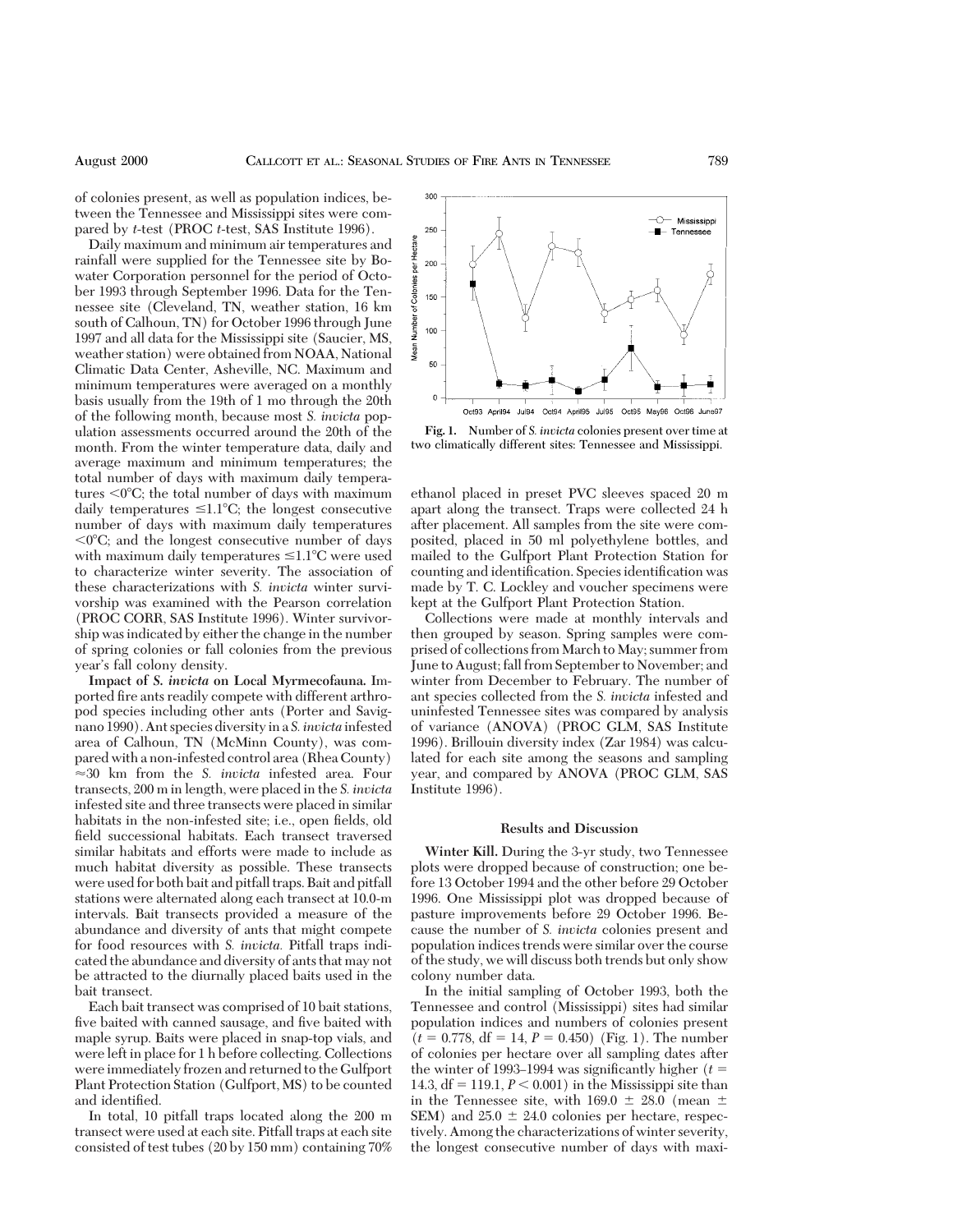| Winter                                 | % change in no.<br>spring colonies<br>from fall<br>assessment | % change in no.<br>fall colonies<br>from previous<br>fall assessment | Lowest mean monthly<br>max temp $(^{\circ}C)$<br>overwinter | Lowest mean monthly<br>min temp $(^{\circ}C)$<br>overwinter | Consecutive winter<br>days with max<br>temp below $0^{\circ}$ C | Consecutive winter<br>days with max<br>temp $\leq 1.1^{\circ}C$ |
|----------------------------------------|---------------------------------------------------------------|----------------------------------------------------------------------|-------------------------------------------------------------|-------------------------------------------------------------|-----------------------------------------------------------------|-----------------------------------------------------------------|
| 1993-1994                              | $-87.5$                                                       | $-90.5$                                                              | 4.3                                                         | $-4.6$                                                      |                                                                 |                                                                 |
| 1994–1995                              | $-61.2$                                                       | $+234.4$                                                             | 7.3                                                         | $-0.4$                                                      |                                                                 |                                                                 |
| 1995–1996                              | $-78.9$                                                       | $-77.4$                                                              | 6.3                                                         | $-1.8$                                                      |                                                                 |                                                                 |
| 1996-1997                              | $+9.1$                                                        | $+9.1$                                                               | 10.1                                                        | $-6.5$                                                      |                                                                 |                                                                 |
| $r^a$ for % change from fall to spring |                                                               |                                                                      | 0.70                                                        | 0.13                                                        | $-0.41$                                                         | $-0.73$                                                         |
| r for % change from fall to fall       |                                                               |                                                                      | 0.65                                                        | 0.32                                                        | $-0.64$                                                         | $-0.86$                                                         |

**Table 1. Overwinter survivability of Tennessee** *S. invicta* **population and corresponding temperature data**

*a* Pearson correlation coefficient.

mum daily temperatures  $\leq 1.1^{\circ}C$  was the most highly correlated ( $r = -0.855$ , df = 26,  $P < 0.001$ ) with the winter survivorship of *S. invicta* colonies (Table 1). Temperatures at the Tennessee site between 20 December 1993 and 19 January 1994 averaged a maximum temperature of  $4.3^{\circ}$ C (range,  $-8.9-14.4^{\circ}$ C) and a minimum temperature of  $-4.6^{\circ}$ C (range,  $-17.8 - 5.5^{\circ}$ C). There were 5 d that winter where maximum temperatures did not exceed  $0^{\circ}$ C, three of which were consecutive (Table 1). During mid-January there were seven consecutive days where the maximum temperature did not exceed 1.18C. On 8 February 1994, Greg Adyelotte (USDA, APHIS, PPQ Officer, Knoxville, TN) observed considerable mound mortality, and stated that it was difficult to find active mounds (temperature range,  $14.4 - 19.4$ °C). This dramatic decline, indicating winter kill, was quantitatively noted in our April 1994 population assessment which showed 87% colony mortality between October 1993 and April 1994 (Table 1). Of those colonies that survived the winter of 1993–1994, 58% were classified as large colonies.

The Tennessee population did not rebound over the summer months of 1994, but remained at very low levels, with minimal increases in population indices and colony numbers between April and October (Fig. 1). In April 1995, there was a drop in both population indices and colony numbers in the Tennessee plots compared with the previous fall count (October 1994), again indicating some over winter kill that season (Table 1; Fig. 1). Lowest temperatures were recorded between 20 January 1995 and 20 February 1995 when the mean maximum temperature was  $7.3^{\circ}$ C (range,  $-3.3-19.4^{\circ}C$ ) and the mean minimum temperature was  $-0.4$ °C (range,  $-12.2$  to  $11.1$ °C). With only one exception  $(-3.3^{\circ}C \text{ on } 8 \text{ February } 1995)$ , daily maximum temperatures were at least  $0^{\circ}$ C that winter season. Of those colonies that survived the winter of 1994-1995, 58% were classified as small and medium colonies.

*Solenopsis invicta* populations began to rebound over the summer of 1995. By October 1995, populations had risen substantially compared with the previous year. Between April 1995 and October 1995, the number of colonies present had increased over sixfold, as had population indices (Fig. 1).

There was, again, a substantial decrease in mean colony numbers over the winter of 1995–1996 in the Tennessee plots (Table 1; Fig. 1). The coldest temperatures that winter were between 20 December 1995 and 19 January 1996, and between 20 January 1996 and 19 February 1996, with a mean maximum temperature of 6.3 $\degree$ C (range,  $-5.0$ -19.4 $\degree$ C) and 6.6 $\degree$ C (range,  $-5.6 - 17.2$ °C), respectively, and a mean minimum temperature of  $-1.9^{\circ}C$  (range,  $-11.1-8.9^{\circ}C$ ) and  $-1.8^{\circ}\text{C}$  (range,  $-17.8 - 7.2^{\circ}\text{C}$ ), respectively. Records show 8 d that winter when the maximum temperature did not exceed  $0^{\circ}$ C; four of these were consecutive days in early February. This cold weather affected the *S. invicta* populations as indicated by the substantial winter kill (Table 1). Of those colonies that survived the winter of 1995-1996, 55% were classified as large colonies.

By October 1996, mean number of colonies present at the Tennessee site had not increased significantly (Fig. 1); however, those colonies that had survived the previous winter increased in size between May 1996 and October 1996.

The final evaluation was made in early June 1997. At that time, little or no winter kill was noted in the Tennessee plots (Table 1; Fig. 1). The late count (June versus April/May) may have allowed surviving colonies to grow before our count and new colonies to develop into visible colonies. Although the site had some very low temperatures during the 1996–1997 winter, mean maximum temperatures were warmer than in previous winters. The lowest mean monthly maximum temperature for the winter was  $10.1^{\circ}$ C (range,  $-3.3-20.5^{\circ}$ C) and occurred between 20 December 1996 and 19 January 1997. Although there were numerous nights when the minimum temperature was below  $0^{\circ}$ C, as evidenced by a mean minimum temperature of  $-6.5^{\circ}$ F (range,  $-17.8 - 11.7^{\circ}$ C) between 20 January 1997 and 19 February 1997, there were only 2 d when the maximum temperature did not  $exceed 0°C$ . Therefore, no extended period of constant freezing temperatures occurred during that particular winter. Of those colonies that survived the winter of 1996-1997, 58% were classified as small and medium colonies.

The Mississippi site showed a large reduction in population indices and number of colonies at the July 1994 assessment (Fig. 1). This midsummer drop in *S. invicta* populations may be a natural phenomenon in the hot, dry summer climate of southern Mississippi (A.-M.A.C. and H.L.C., unpublished data). Popula-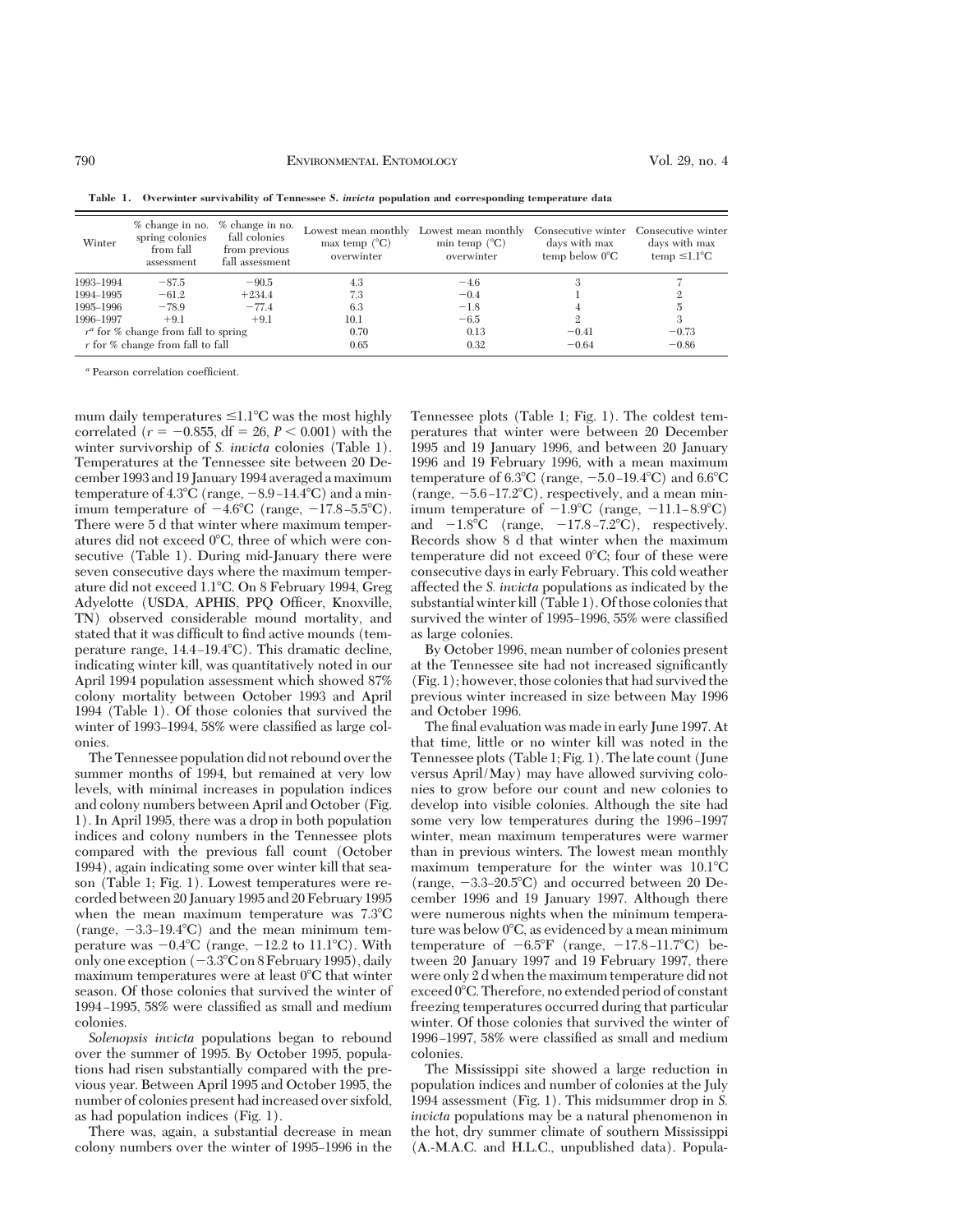tions had rebounded well by the October 1994 counts. Another dramatic decrease occurred in populations in the July 1995 assessment, which reinforced the observation of a summer decline phenomenon. However, populations did not rebound in October 1995 as they had the previous year. In 1995, the summer was exceptionally long and hot in southern Mississippi, which probably attributed to the slow recovery. Three months during the summer in 1995 (July, August, September) had mean maximum temperatures that exceeded  $32.2^{\circ}C$  (33.7, 33.5, 33.3 $^{\circ}C$ , respectively). Again, the Mississippi *S. invicta* populations showed an increase between October 1995 and May 1996, and between October 1996 and June 1997, and a decrease over the hot summer months into fall. The final count in June 1997 showed both the mean number of colonies and the mean population index almost identical to those when the trial was initiated 3.5 yr previously.

In general, little numerical differences existed in mean monthly summer temperatures, both maximums and minimums, between the Mississippi and Tennessee sites, although the Mississippi site sustained the high summer temperatures over a longer period of time. However, large and significant differences in both the mean maximum temperatures and the mean minimum temperatures between the two sites existed during the winter months. For example, in January 1995, the Mississippi mean maximum temperature was  $16.9^{\circ}$ C and the Tennessee mean maximum temperature was 10.6°C (difference =  $6.3$ °C,  $t = -8.60$ , df = 30,  $P < 0.0001$ ). During the same period, the Mississippi mean minimum temperature was  $6.4^{\circ}$ C and the Tennessee mean minimum temperature was  $1.1^{\circ}C$ (difference =  $5.3^{\circ}$ C,  $t = -6.96$ , df =  $30, P \le 0.0001$ ). The lowest mean minimum temperature at the Tennessee site was over the 1996–1997 winter  $(-6.5^{\circ}C)$ . However, the mean maximum temperature during this period was 10.1°C, and there were only three consecutive days when the maximum temperature was at or below 1.1<sup>o</sup>C. During that winter, the mean number of *S. invicta* colonies at the Tennessee site actually increased by 9% (population index decreased by 8%). The 1993-1994 winter had the lowest mean maximum temperature  $(4.3^{\circ}C)$ , 7 d where the maximum temperature was at or below  $1.1^{\circ}$ C, and the greatest decrease in mean number of *S. invicta* colonies (87%) and in mean population index (92%).

If we define a hard winter as one with at least five consecutive days of maximum temperatures at or below 1.1<sup>o</sup>C, and mean winter maximum temperature of  $< 9.4^{\circ}$ C, then the winters of 1993–1994 and 1995–1996 would be considered hard winters. During these winters, there was  $>78\%$  reduction in colony numbers, and during the subsequent active "growing season" (spring to fall), the number of colonies increased by only  $0-5%$ . After the mild winter of 1994-1995, colony numbers between spring and fall increased sixfold.

We found that in hard winters, those colonies that best survived the cold temperatures were large colonies; those with  $>10,000$  workers. Although some small and medium colonies were active in the spring after a hard winter, they represented  $\leq 45\%$  of the

surviving colonies. After a more mild winter, small and medium colonies survived fairly well and represented .55% of the colonies observed in the spring. Limited increases in colony numbers and population indices in the summer and fall following a hard winter indicated that those colonies that did survive the winter may not have produced many mating flights and thus few small, incipient colonies were detected in the fall. However, in the summer and fall following a mild winter, increases in colony numbers and population indices were dramatic (sixfold), indicating growth of surviving colonies, successful spring mating ßights, and the development and subsequent detection of numerous small, incipient colonies in the late summer and fall.

Winter survival of *S. invicta* may be more dependent on the overwinter mean maximum temperatures in an area rather than the mean minimum temperatures. Our study indicated that five consecutive days with maximum temperatures at or below  $1.1^{\circ}$ C, with winter mean maximum temperature  $< 9.4^{\circ}C$ , severely reduced *S. invicta* winter survivorship. In other words, successful overwintering of *S. invicta* was most inßuenced by the degree of sustained, near freezing weather. This theory is somewhat different from other investigations that have stated that high winter mortality occurs in years when temperatures are below "normal" for the area evaluated (Morrill 1977, Morrill et al. 1978, Diffie et al. 1997) or when lowest air temperatures were as low as  $-15.0^{\circ}$ C (Thorvilson et al. 1992). At the other extreme, prolonged summer high temperatures adversely affected *S. invicta* populations in southern Mississippi and has been observed in other studies in southern Mississippi (Collins et al. 1992). Through years of unpublished data, this summer decline probably was probably the result of a combination of our sampling technique, where colonies that have retreated deep within the ground for moderate temperatures and moisture are missed and subsequently reappear in the fall months, and natural mortality caused by the extreme heat and drought.

**Impact of** *S. invicta* **on Local Myrmecofauna.** Over the winter months, very few ants were collected in any of the traps; therefore, this data has been omitted from the discussion. Many specimens could not be identified past genus (either by T. C. Lockley or other experts to whom they were sent) because of a lack of suitable keys or present controversy surrounding taxonomy of certain genera and species. In particular, *Forelius* spp. were identified as either *Forelius pruinosus* (Roger), or as various unnamed species, denoted as sp. A., sp. B., and so forth.

Generally, there were greater ant densities in the bait traps because of the aggressive recruitment behavior of *S. invicta* and other ant species, and greater ant diversity in the pitfall traps. However, diversity indices within a trap type between infested and noninfested sites were similar. This study was not intended to detect differences between trap types, but rather to detect all ant species present in an area, therefore, the data presented here represent all ant species collected and their densities in all traps.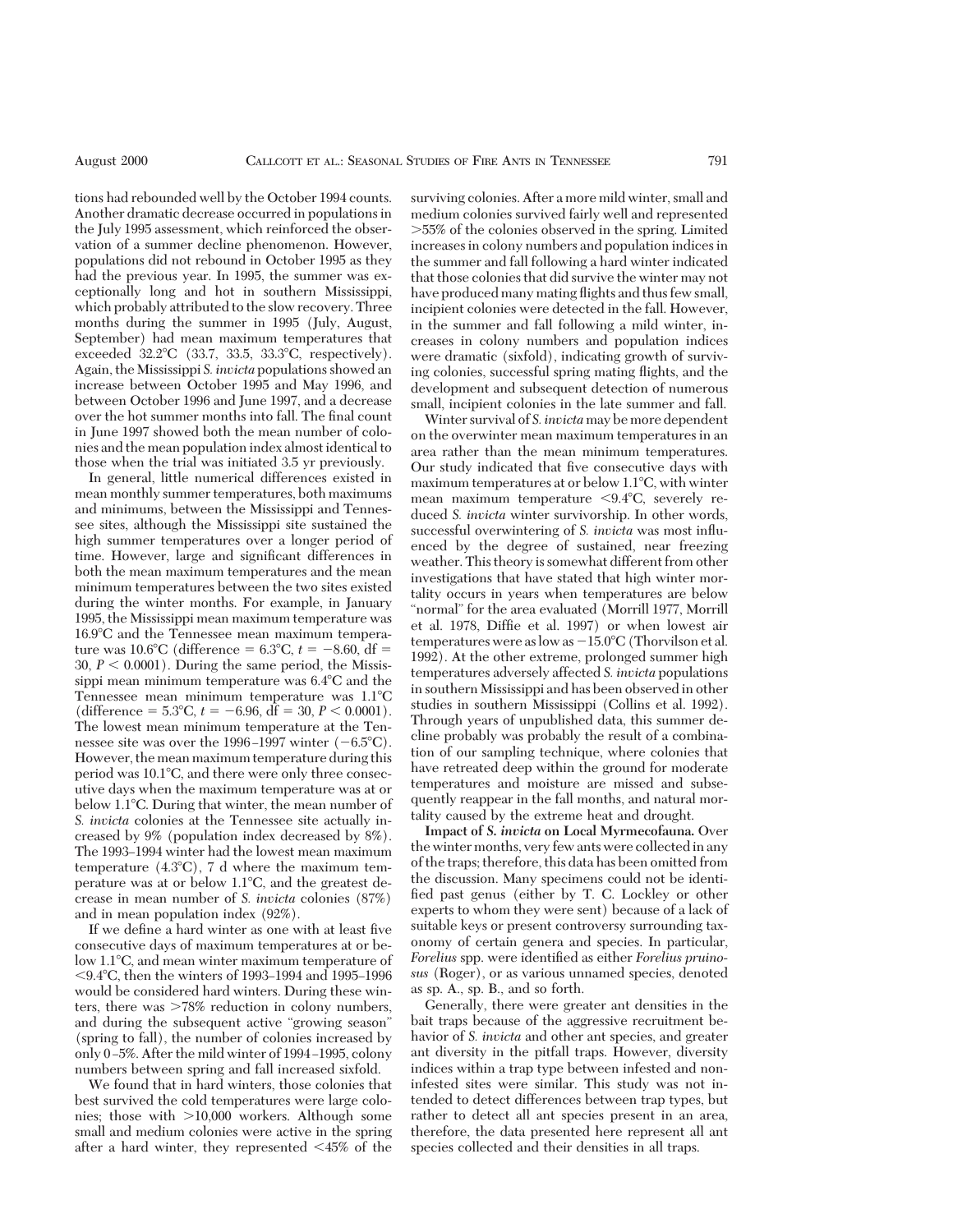



**Fig. 2.** Seasonal ant densities in *S. invicta* infested and non-infested sites in Tennessee. Left bar in each season/year represents ant densities in *S. invicta* infested site, separated into mean density of *S. invicta* and mean density of other ants.

Over the course of the study, ant density averaged 4,230 ants (including *S. invicta*) in the *S. invicta* infested area per transect and 2,368 in the non-*S. invicta* infested area. Excluding *S. invicta* in the infested site, ant density averaged 3,557 other ants per transect. Numerically, *S. invicta* comprised 97% of the ants collected in the fall of 1993 at the infested site (Fig. 2). In the spring of 1994, *S. invicta* comprised only 7.7% of the total number of ants collected (a 98% decrease from fall 1993 numbers), and by the fall of 1995, they comprised 32.8% of the sample. After the significant winter kill over the winter of 1993-1994, *S. invicta* densities remained very low until the summer and fall of 1995 when densities were  $\approx$  55 and 40%, respectively, of the initial fall 1993 density. This moderate level of *S. invicta* activity corresponded with the time frame (October 1995) in which we found the greatest number of active *S. invicta* colonies at the site since the original fall 1993 count. Non-*S. invicta* species densities in the *S. invicta* infested site were higher in all subsequent seasons and years than the initial density in the fall of 1993.

Total number of species collected from October 1993 through October 1996, excluding *S. invicta,* was 27 in the infested plots, and 32 in the non-infested plots, of which 25 species were represented in both sites (Table 2). There were significant differences in the number of non-*S. invicta* species present between the infested and uninfested sites ( $F = 5.62$ ; df = 1, 64;  $P = 0.0208$ ) and among seasons ( $F = 17.95$ ; df = 2, 64;  $P < 0.0001$ ). Over the course of the study, mean number of non-*S. invicta* ant species collected was 7.3 in the non-infested site and 5.5 in the *S. invicta* infested site. The mean number of non-*S. invicta* species present was significantly higher in the summer, with 9.8 species, than in the spring and fall, which had 4.0 and 5.3 species, respectively ( $P \le 0.05$ , Tukey honestly significant difference).

**Table 2. Species list of ants collected in** *S. invicta* **infested and non-infested sites in Tennessee listed by subfamily**

| Infested site                    | Non-infested site                        |  |  |  |  |
|----------------------------------|------------------------------------------|--|--|--|--|
| Myrmicinae                       |                                          |  |  |  |  |
| Aphaenogaster sp. A              | Aphaenogaster lamellidens Mayr           |  |  |  |  |
| Crematogaster ashmeadi Mayr      | A. treatae Forel                         |  |  |  |  |
| C. clara Mayr                    | Aphaenogaster sp. A.                     |  |  |  |  |
| C. lineolata (Say)               | Crematogaster ashmeadi Mayr              |  |  |  |  |
| C. missouriensis Emery           | C. clara Mayr                            |  |  |  |  |
| Leptothorax pergandei Emery      | C. lineolata (Say)                       |  |  |  |  |
| Leptothorax sp. A.               | C. missouriensis Emery                   |  |  |  |  |
| Monomorium minimum (Buckley)     | Crematogaster sp. A.                     |  |  |  |  |
| Monomorium sp. A.                | Leptothorax pergandei Emery              |  |  |  |  |
| Pheidole dentata Mayr            | Leptothorax sp. A.                       |  |  |  |  |
| Ph. tysoni Forel                 | Monomorium minimum                       |  |  |  |  |
| Ph. vinelandica Forel            | (Buckley)                                |  |  |  |  |
| Pheidole sp. A.                  | Monomorium sp. A.                        |  |  |  |  |
| Solenopsis molesta (Say)         | Pheidole dentata Mayr                    |  |  |  |  |
| S. invicta Buren                 | Ph. tysoni Forel                         |  |  |  |  |
|                                  | Ph. vinelandica Forel                    |  |  |  |  |
|                                  | <i>Pheidole sp. A.</i>                   |  |  |  |  |
|                                  | Solenopsis molesta (Say)                 |  |  |  |  |
|                                  | Trachymyrmex septentrionalis<br>(McCook) |  |  |  |  |
| Dolichoderinae                   |                                          |  |  |  |  |
| <i>Forelius pruinosus Roger</i>  | Forelius pruinosus Roger                 |  |  |  |  |
| Forelius sp. A.                  | Forelius sp. A.                          |  |  |  |  |
| Forelius sp. B.                  | Forelius sp. B.                          |  |  |  |  |
| <i>Forelius sp. C.</i>           | Forelius sp. C.                          |  |  |  |  |
| Tapinoma sessile (Say)           | Tapinoma sessile (Say)                   |  |  |  |  |
| Formicinae                       |                                          |  |  |  |  |
| Formica dolosa Wheeler           | Formica dolosa Wheeler                   |  |  |  |  |
| Lasius neoniger Emery            | Formica sp. A.                           |  |  |  |  |
| Paratrechina arenivaga (Wheeler) | <i>Formica</i> sp. B.                    |  |  |  |  |
| P. parvula (Mayr)                | Lasius neoniger Emery                    |  |  |  |  |
| P. terricola (Buckley)           | Lasius sp. A.                            |  |  |  |  |
| <i>Paratrechina</i> sp. A.       | Paratrechina arenivaga<br>(Wheeler)      |  |  |  |  |
|                                  | P. terricola (Buckley)                   |  |  |  |  |
|                                  | Paratrechina sp. A.                      |  |  |  |  |
| Ecitoninae                       |                                          |  |  |  |  |
| Labidus sp. A.                   |                                          |  |  |  |  |
| Ponerinae                        |                                          |  |  |  |  |
| Proceratium silaceum Roger       |                                          |  |  |  |  |
|                                  |                                          |  |  |  |  |

Over seasons and years, species diversity (Brillouin index) was significantly greater in the non-infested site than in the *S. invicta* infested site ( $F = 6.65$ ; df =  $1, 50; P = 0.0129$ . Mean diversity index was 0.41 in the non-*S. invicta* infested plots and 0.32 in the infested plots. Diversity among seasons was significantly different ( $F = 14.49$ ; df = 2, 50;  $P = 0.0001$ ) where mean species diversity was highest in the summer, followed by fall and spring. There was also a significant season  $\times$ year interaction ( $F = 4.95$ ; df = 4, 50;  $P = 0.0019$ ). Thus, data were analyzed separately for each season, and no significant differences in diversity were found between the infested and non-infested sites, among years, and their interaction for the spring and summer seasons (Figs. 3 a and b). For the fall data, there was a significant difference in diversity among the sample years  $(F = 8.11; df = 3, 27; P = 0.001)$  (Fig. 3c). Species diversity in the *S. invicta* infested site was higher in all subsequent seasons and years than the initial diversity in the fall of 1993. This suggested that low numbers of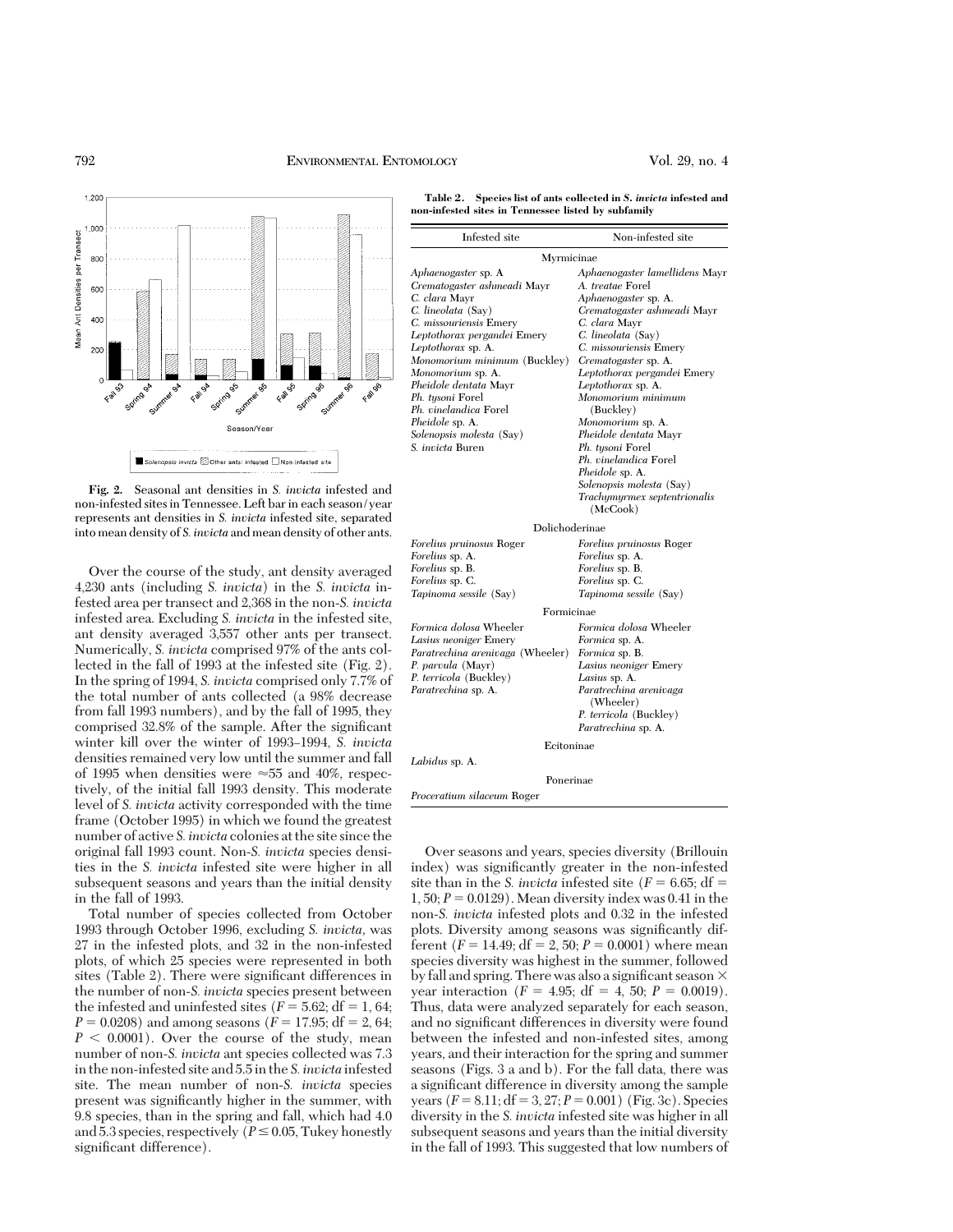

**Fig. 3.** Seasonal ant diversity indices in *S. invicta* infested and non-infested sites in Tennessee. (a) Spring. (b) Summer. (c) Fall.

*S. invicta,* caused by the high mortality that occurred over the winter of 1993–1994, resulted in an increase in other ant species (Fig. 2). Other researchers have noted that increasing *S. invicta* densities adversely affect species diversity (Whitcomb et al. 1972, Camilo and Phillips 1990). Low diversity in the *S. invicta* infested plots in the spring of 1994 was a result of extremely high densities of *Forelius* sp.A that were present in the plots (Fig. 3). The large drop in the fall 1996 diversity in the non-infested plots was caused by small numbers of ants collected during this time. Numerous ants were collected in the *S. invicta* infested plots during the same time frame, so the reason for this drop in diversity is unknown.

The most numerous ants collected in the *S. invicta* infested area were *Forelius pruinosus, Forelius* sp. A, and *S. invicta. S. invicta* was collected during all 10 seasonal collections, as were *Paratrechina terricola* (Buckley) and *Pheidole vinelandica* Forel. *Forelius* sp. A was collected in nine of the 10 seasonal collections and six other ant species were collected in at least seven of the 10 seasonal collection periods: *Crematogaster clara* Mayr, *C. missouriensis* Emery, *Monomorium minimum* (Buckley), *Paratrechina arenivaga* (Wheeler), *Pheidole dentata* Mayr, and *Pheidole tysoni* Forel.

In the site not infested with *S. invicta,* the most numerous ants were *Forelius* sp. A, *Monomorium minimum,* and *Crematogaster clara. Leptothorax pergandei* Emery was collected during all 10 seasonal collections,

and *Monomorium minimum* was collected during nine seasons. Six other species were collected in at least seven of the 10 collections: *Aphaenogaster treatae* Forel, *Crematogaster clara, Forelius* sp. A, *Formica dolosa* Wheeler, *Pheidole dentata,* and *Pheidole vinelandica.*

*Forelius* sp. A was most prevalent in the infested sites in the springs of 1994 and 1995, representing  $>85\%$  of the total number of ants collected during those periods; times when the *S. invicta* populations were low. By spring 1996, when *S. invicta* had increased to 30% of the collection, *Forelius* sp. A decreased to 53% of the collection. Over the course of the study there was no correlation between the two species (Spearman's correlation;  $r = 0.334$ ,  $n = 26$ ,  $P =$ 0.095). In the non-infested site, *Forelius*sp. A was most prevalent in the spring and summer of 1994, representing 44 and 47% of the collections, respectively. Over the course of the study, mean densities of *Forelius* sp. A were much greater in the *S. invicta* infested site than in the non-infested site.

*Forelius pruinosus* was collected only once at either site before summer 1995. It was most numerous in the *S. invicta* infested site in the summers of 1995 and 1996, comprising 65 and 69% of the collections, respectively. At these times, *S. invicta* represented only 13 and 1.6% of the collections, respectively. Initially, it appeared that there may be a positive correlation between *S. invicta* and *F. pruinosus;* however, data from the third year of sampling negated that possibility (Spearman correlation;  $r = 0.379$ ,  $n = 26$ ,  $P = 0.056$ ). In the non-infested site, *F. pruinosus*was one of the dominant species collected in the summers of 1995 and 1996, with 16 and 30% of the collections, respectively. Over the course of the study, mean densities of *F. pruinosus* were much greater in the *S. invicta* infested site than in the non-infested site.

*Crematogaster clara* was collected routinely at both sites, but represented a much larger portion of the collections in the non-infested site, both during seasonal collections, and over the course of the study. Mean density was also greater in the non-infested site over the course of the study. *M. minimum* also was collected regularly at both sites, and like *C. clara,* it represented a much larger portion of the non-infested site collections and mean density was greater in the non-infested site over the course of the study. Thus, it appears that *C. clara* and *M. minimum* can survive in *S. invicta* infested areas in eastern Tennessee, but at lower levels when *S. invicta* were present.

*Pheidole vinelandica* was collected consistently in both sites in similar patterns and densities, although in low numbers. Thus, this particular species may be able to retain its niche in the habitat even when *S. invicta* is present.

One ant that may benefit by the presence of S. *invicta* is *Paratrechina terricola.* This ant was collected in all collection periods in the *S. invicta* infested site, although generally in low numbers. In the non-infested site, only four ants were collected during two seasonal collections.